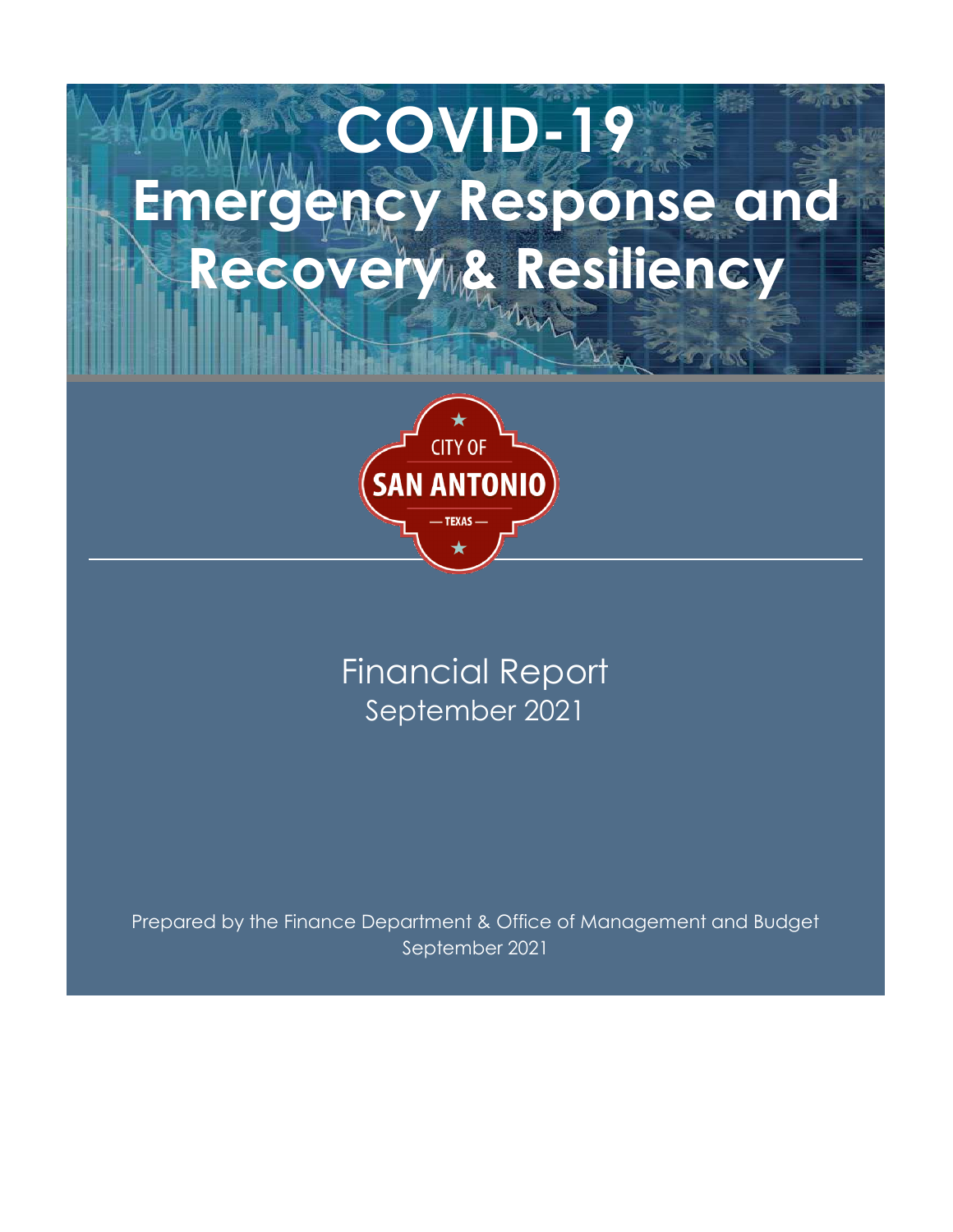# COVID-19 Recovery & Resiliency Plan

## September 2021 Financial Report

## TABLE OF CONTENTS

| Title                          | Page           |
|--------------------------------|----------------|
|                                |                |
| Summary of Revenues & Expenses | 3              |
| <b>Emergency Response</b>      | $\overline{4}$ |
| Health Implementation Plan     | $\overline{5}$ |
| Recovery & Resiliency Plan     | $\delta$       |
| <b>Other Programs</b>          | 7              |
| <b>Variance Explanations</b>   | 8              |
| <b>Spending Plans</b>          | 9 - 13         |

All financial data is from the City's financial management system. This is an unaudited financial report.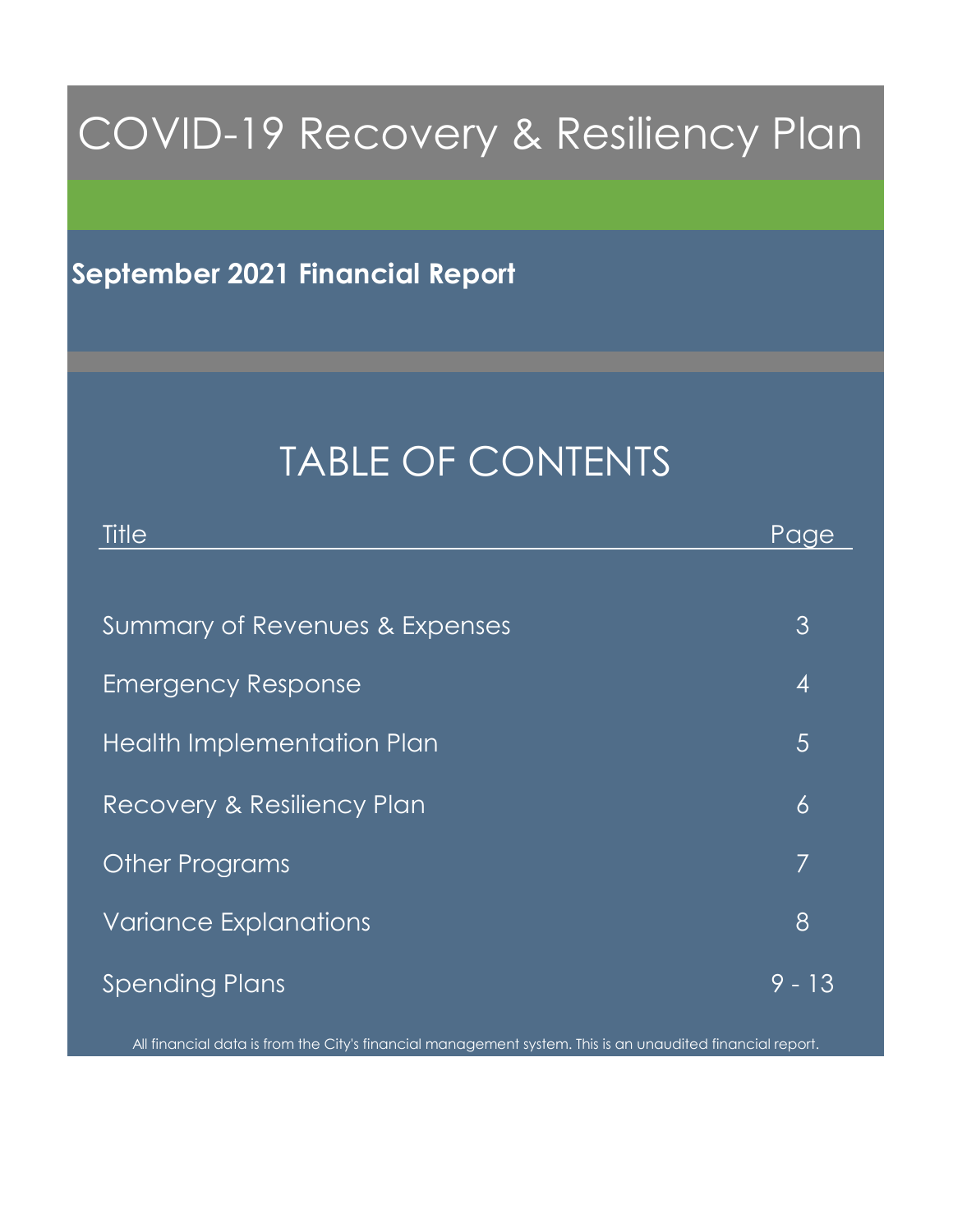September 2021 Financial Report

|              |                                                             |     | <b>Revised Budget</b> | <b>Plan thru September</b> | <b>Actuals thru</b><br>September | Variance       | $\%$<br><b>Spent</b> |
|--------------|-------------------------------------------------------------|-----|-----------------------|----------------------------|----------------------------------|----------------|----------------------|
|              |                                                             |     |                       |                            |                                  |                |                      |
|              |                                                             |     |                       |                            |                                  |                |                      |
|              | <b>EXPENSES BY FUNDING SOURCE</b>                           |     |                       |                            |                                  |                |                      |
|              | Coronavirus Relief Fund                                     | \$  | 270,713,278 \$        | 270,713,278 \$             | 270,713,278 \$                   |                | 100.0%               |
| $\mathbf{1}$ | <b>General Fund</b>                                         |     | 149,710,881           | 96,292,168                 | 82,654,831                       | (13, 637, 337) | 55.2%                |
|              | <b>TIRZ</b>                                                 |     | 4,036,233             | 4,036,233                  | 4,036,233                        |                | 100.0%               |
|              | San Antonio Housing Trust                                   |     | 6,000,000             | 6,000,000                  | 6,000,000                        | $\blacksquare$ | 100.0%               |
| $\mathbf{2}$ | FEMA Reimbursement (100%)                                   |     | 8,775,840             | 5,000,626                  | 6,479,013                        | 1,478,387      | 73.8%                |
|              | <b>Bexar County Agreement</b>                               |     | 7,071,720             | 5,947,801                  | 6,053,943                        | 106,142        | 85.6%                |
| 3            | <b>Other Federal Grants</b>                                 |     | 234,659,914           | 167,456,350                | 165,258,924                      | (2, 197, 426)  | 70.4%                |
|              | Donations                                                   |     | 242,283               | 242,283                    | 242,283                          |                | 100.0%               |
|              | <b>Total Resources</b>                                      | \$. | 681,210,148 \$        | 555,688,739 \$             | 541,438,505 \$                   | (14, 250, 234) | 79.5%                |
|              |                                                             |     |                       |                            |                                  |                |                      |
|              | <b>EXPENSES BY PROGRAM</b>                                  |     |                       |                            |                                  |                |                      |
|              | <b>Emergency Response</b>                                   |     |                       |                            |                                  |                |                      |
|              |                                                             |     |                       |                            |                                  |                |                      |
|              | Eligible Payroll, Protective Equipment &<br><b>Supplies</b> | \$  | 175,459,168 \$        | 175,459,168 \$             | 175,459,168 \$                   |                | 100.0%               |
|              |                                                             |     |                       |                            |                                  |                |                      |
|              | <b>Health Implementation Plan</b>                           |     |                       |                            |                                  |                |                      |
| 4            | Metro Health                                                | \$  | $43,123,121$ \$       | 38,160,650 \$              | 26,600,182 \$                    | 11,560,468     | 61.7%                |
|              | Fire                                                        |     | 5,332,360             | 4,784,521                  | 4,668,410                        | 116,112        | 87.5%                |
| 5            | <b>COVID-19 Vaccinations</b>                                |     | 36,673,279            | 12,162,913                 | 10,442,206                       | 1,720,707      | 28.5%                |
|              | <b>Subtotal</b>                                             | \$  | 85,128,760 \$         | 55,108,084 \$              | 41,710,798 \$                    | 13,397,286     | 49.0%                |
|              | <b>Recovery &amp; Resiliency</b>                            |     |                       |                            |                                  |                |                      |
|              | Workforce Development                                       | \$  | 60,035,705 \$         | 34,690,523 \$              | 34,370,921 \$                    | 319,602        | 57.3%                |
| 6            | Housing Security EHAP Ph 1-4                                |     | 140,034,990           | 137,299,744                | 137,934,150                      | (634, 406)     | 98.5%                |
| 7            | Housing Security (not including EHAP)                       |     | 36,985,447            | 23,331,541                 | 24,459,581                       | (1, 128, 040)  | 66.1%                |
|              | <b>Small Business</b>                                       |     | 52,456,283            | 52,014,487                 | 51,684,573                       | 329,914        | 98.5%                |
|              | Digital Inclusion                                           |     | 27,297,546            | 6,029,291                  | 5,515,260                        | 514,031        | 20.2%                |
|              | <b>Subtotal</b>                                             | \$  | 316,809,972 \$        | 253,365,586 \$             | 253,964,485 \$                   | (598, 899)     | 80.2%                |
|              | <b>Other CARES/CRRSA Programs</b>                           |     |                       |                            |                                  |                |                      |
|              | Airport                                                     | \$  | 61,793,336 \$         | 34,182,793 \$              | 33,886,987 \$                    | 295,806        | 54.8%                |
|              | Child Care Services Program                                 |     | 26,902,802            | 26,902,802                 | 26,902,802                       |                | 100.0%               |
| 8            | <b>Public Safety</b>                                        |     | 5,770,926             | 4,742,485                  | 3,889,342                        | 853,143        | 67.4%                |
|              | Head Start and Early Head Start                             |     | 3,971,435             | 2,357,264                  | 2,338,033                        | 19,231         | 58.9%                |
|              | <b>Senior Nutrition</b>                                     |     | 1,323,060             | 1,323,060                  | 1,323,050                        | 10             | 100.0%               |
|              | Health                                                      |     | 2,931,524             | 1,712,630                  | 1,412,506                        | 300,124        | 48.2%                |
|              | Other                                                       |     | 1,119,166             | 534,868                    | 551,335                          | (16, 467)      | 49.3%                |
|              | Subtotal                                                    | \$  | 103,812,249 \$        | 71,755,902 \$              | 70,304,054 \$                    | 1,451,847      | 67.7%                |
|              |                                                             |     |                       |                            |                                  |                |                      |
|              | <b>Total Expenditures</b>                                   | \$  | 681,210,148 \$        | 555,688,739 \$             | 541,438,505 \$                   | 14,250,234     | 79.5%                |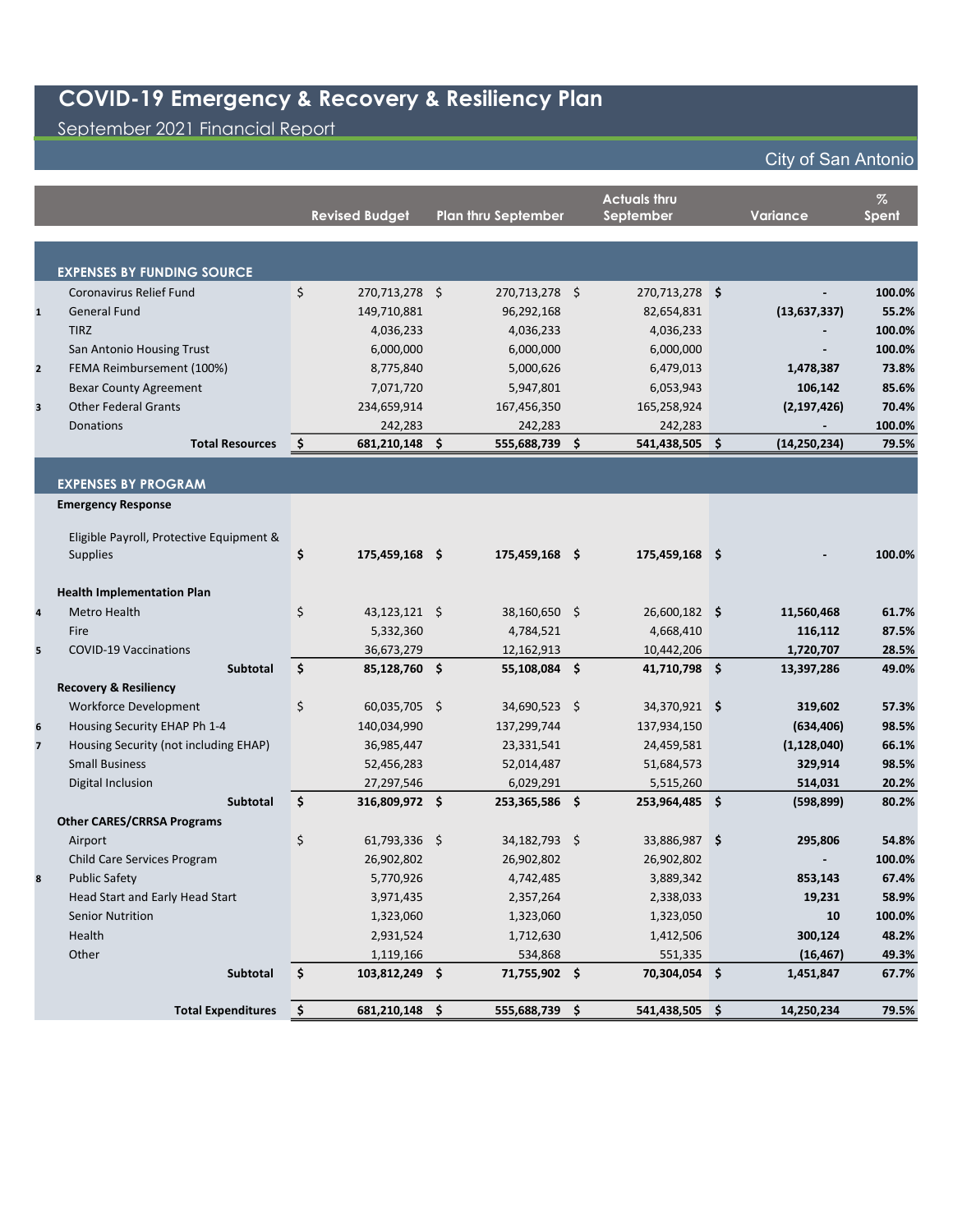September 2021 Financial Report

|                                             | <b>Budget</b>        | <b>Plan thru September</b> |    | <b>Actuals thru</b><br>September | Variance                 | $\%$<br><b>Spent</b> |
|---------------------------------------------|----------------------|----------------------------|----|----------------------------------|--------------------------|----------------------|
| <b>EMERGENCY RESPONSE</b>                   |                      |                            |    |                                  |                          |                      |
| <b>Eligible Payroll</b>                     |                      |                            |    |                                  |                          |                      |
| Fire Payroll                                | \$<br>143,403,064 \$ | 143,403,064                | -S | 143,403,064 \$                   | $\overline{\phantom{a}}$ | 100.0%               |
| <b>Health Payroll</b>                       | 3,633,560            | 3,633,560                  |    | 3,633,560                        | $\overline{\phantom{a}}$ | 100.0%               |
| Police Payroll                              | 2,419,263            | 2,419,263                  |    | 2,419,263                        | $\overline{\phantom{a}}$ | 100.0%               |
| All Other Departments                       | 12,424,775           | 12,424,775                 |    | 12,424,775                       | $\overline{\phantom{0}}$ | 100.0%               |
| <b>City PPE &amp; Supplies</b>              | 9,830,521            | 9,830,521                  |    | 9,830,521                        | $\overline{\phantom{a}}$ | 100.0%               |
| <b>EOC Operations &amp; Isolation Units</b> | 2,338,480            | 2,338,480                  |    | 2,338,480                        | $\overline{\phantom{a}}$ | 100.0%               |
| <b>Solid Waste Excess Tonnage</b>           | 1,409,505            | 1,409,505                  |    | 1,409,505                        |                          | 100.0%               |
| <b>Total City Emergency Response</b>        | 175,459,168          | 175,459,168                |    | 175,459,168                      |                          | 100.0%               |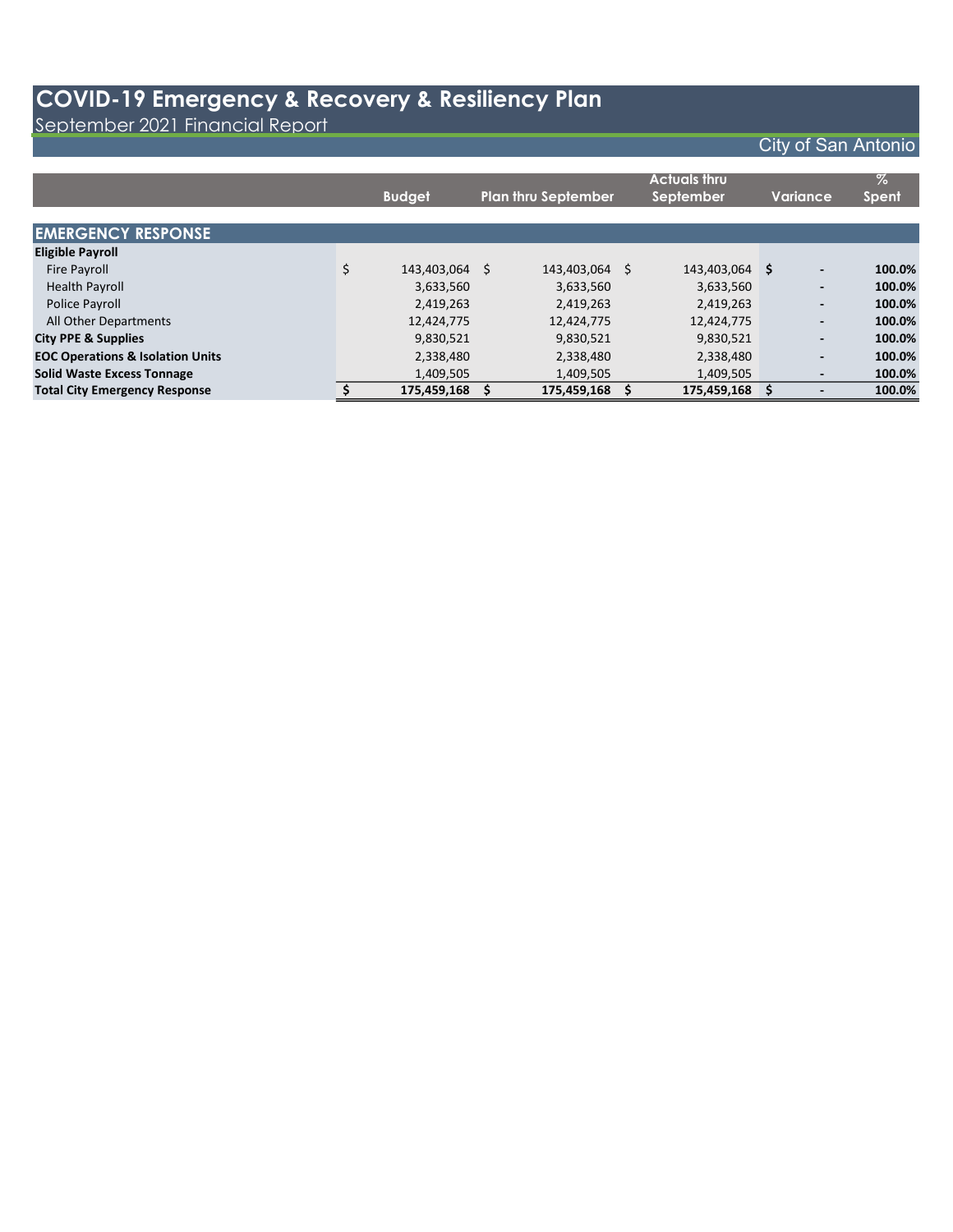September 2021 Financial Report

|                                           |    | <b>Budget</b>  |     | <b>Plan thru</b><br>September |     | <b>Actuals thru</b><br>September | <b>Variance</b> | $\%$<br><b>Spent</b> |
|-------------------------------------------|----|----------------|-----|-------------------------------|-----|----------------------------------|-----------------|----------------------|
|                                           |    |                |     |                               |     |                                  |                 |                      |
| <b>HEALTH IMPLEMENTATION PLAN</b>         |    |                |     |                               |     |                                  |                 |                      |
| <b>Metro Health Department</b>            |    |                |     |                               |     |                                  |                 |                      |
| <b>COVID-19 Project Management</b>        | \$ | $4,705,276$ \$ |     | 4,705,276 \$                  |     | 4,696,304 \$                     | 8,972           | 99.8%                |
| <b>COVID-19 Testing Task Force</b>        |    | 19,022,536     |     | 17,870,036                    |     | 7,788,913                        | 10,081,123      | 40.9%                |
| COVID-19 Main COVID Hotline               |    | 62,411         |     | 62,411                        |     | 62,411                           |                 | 100.0%               |
| COVID-19 Media Relations & Communication  |    | 3,188,218      |     | 3,178,218                     |     | 2,339,604                        | 838,614         | 73.4%                |
| COVID-19 Community Health & Prevention    |    | 403,092        |     | 403,092                       |     | 404,613                          | (1,521)         | 100.4%               |
| <b>COVID-19 Data Management</b>           |    | 603,093        |     | 603,093                       |     | 603,093                          |                 | 100.0%               |
| COVID-19 COVID Case Investigation Team    |    | 12,278,781     |     | 8,555,338                     |     | 8,246,281                        | 309,057         | 67.2%                |
| <b>COVID-19 Contact Tracing</b>           |    | 799,069        |     | 799,069                       |     | 789,172                          | 9,896           | 98.8%                |
| COVID-19 Congregate Settings              |    | 810,651        |     | 810,651                       |     | 810,414                          | 238             | 100.0%               |
| <b>COVID-19 Provider Hotline</b>          |    | 47,624         |     | 47,624                        |     | 47,624                           | $\mathbf{0}$    | 100.0%               |
| COVID-19 Provider Relations & Epi Hotline |    | 105,839        |     | 105,839                       |     | 105,839                          | $\bf{0}$        | 100.0%               |
| <b>COVID-19 PHEP Support</b>              |    | 172,875        |     | 172,875                       |     | 138,129                          | 34,746          | 79.9%                |
| COVID-19 Research                         |    | 434,128        |     | 434,128                       |     | 434,128                          |                 | 100.0%               |
| <b>COVID-19 Mass Vaccination Clinic</b>   |    | 489,528        |     | 413,000                       |     | 133,657                          | 279,343         | 27.3%                |
| <b>Total</b>                              | \$ | 43,123,121 \$  |     | 38,160,650                    | \$  | $26,600,182$ \$                  | 11,560,468      | 61.7%                |
|                                           |    |                |     |                               |     |                                  |                 |                      |
| <b>HEALTH IMPLEMENTATION PLAN</b>         |    |                |     |                               |     |                                  |                 |                      |
| <b>Fire Department</b>                    |    |                |     |                               |     |                                  |                 |                      |
| <b>Decontamination Equipment</b>          | Ś. | 76,880 \$      |     | 76,880 \$                     |     | 76,880 \$                        |                 | 100.0%               |
| Fire & EMS Vehicle Equipment              |    | 300,853        |     | 300,853                       |     | 300,853                          |                 | 100.0%               |
| <b>MIH Equipment</b>                      |    | 300,051        |     | 300,051                       |     | 300,051                          |                 | 100.0%               |
| <b>MIH Medications</b>                    |    | 1,087          |     | 1,087                         |     | 1,087                            |                 | 100.0%               |
| Protective Personnel Equipment            |    | 301,305        |     | 301,305                       |     | 301,305                          |                 | 100.0%               |
| SAFD First Responder Payroll              |    | 3,737,838      |     | 3,190,000                     |     | 3,073,888                        | 116,112         | 82.2%                |
| <b>Testing Mobile Unit</b>                |    | 614,346        |     | 614,346                       |     | 614,346                          |                 | 100.0%               |
| <b>Total</b>                              | \$ | 5,332,360      | \$. | 4,784,521                     | \$. | $4,668,410$ \$                   | 116,112         | 87.5%                |

| <b>COVID-19 VACCINATION PLAN</b>          |            |            |              |           |       |
|-------------------------------------------|------------|------------|--------------|-----------|-------|
| <b>Fire &amp; Metro Health Department</b> |            |            |              |           |       |
| <b>COVID-19 Mass Vaccinations</b>         | 15,853,417 | 7,649,299  | 7,450,781 \$ | 198.518   | 47.0% |
| <b>Mobile Vaccinations</b>                | 16,830,124 | 2,576,877  | 1,602,727    | 974.150   | 9.5%  |
| <b>Homebound Vaccinations</b>             | 3.989.738  | 1.936.737  | 1,388,698    | 548.039   | 34.8% |
| Total                                     | 36,673,279 | 12,162,913 | 10,442,206   | 1,720,707 | 28.5% |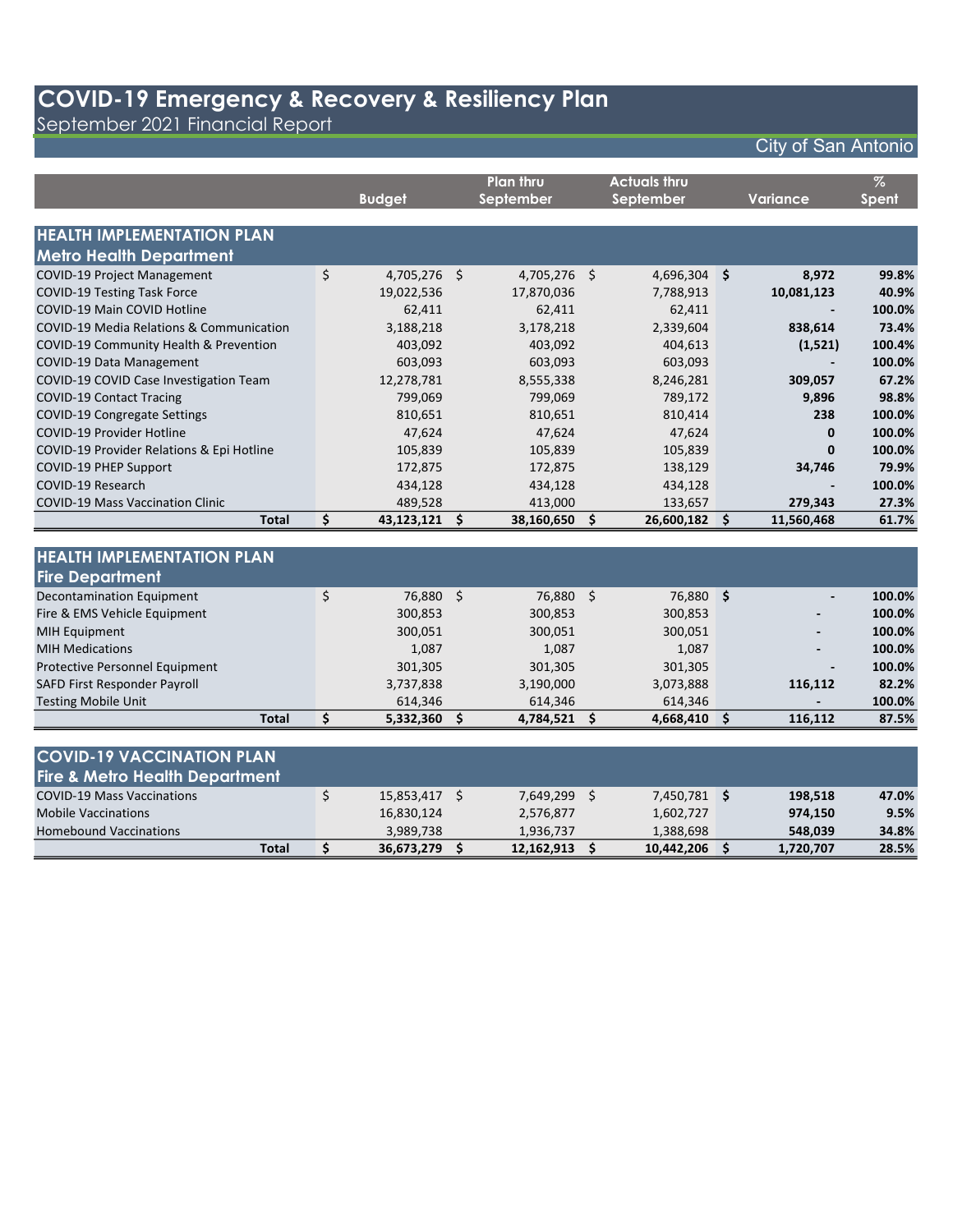## September 2021 Financial Report

|                                           |    |                |                     |                            |                    | <b>Actuals thru</b> |    |                          | $\overline{\mathcal{A}}$ |
|-------------------------------------------|----|----------------|---------------------|----------------------------|--------------------|---------------------|----|--------------------------|--------------------------|
|                                           |    | <b>Budget</b>  |                     | <b>Plan thru September</b> |                    | September           |    | Variance                 | Spent                    |
|                                           |    |                |                     |                            |                    |                     |    |                          |                          |
| <b>WORKFORCE DEVELOPMENT</b>              |    |                |                     |                            |                    |                     |    |                          |                          |
| WF Dev Training & Development             | \$ | 59,835,061 \$  |                     | 34,489,879 \$              |                    | 34,185,276 \$       |    | 304,603                  | 57.1%                    |
| <b>WF Dev Childcare</b>                   |    | 200,644        |                     | 200,644                    |                    | 185,645             |    | 14,999                   | 92.5%                    |
| <b>Total</b>                              | \$ | 60,035,705 \$  |                     | 34,690,523                 | \$                 | 34,370,921 \$       |    | 319,602                  | 57.3%                    |
|                                           |    |                |                     |                            |                    |                     |    |                          |                          |
| <b>HOUSING SECURITY</b>                   |    |                |                     |                            |                    |                     |    |                          |                          |
| <b>Housing Sec Domestic Violence</b>      | \$ | 3,300,000 \$   |                     | 2,658,231 \$               |                    | 2,424,053 \$        |    | 234,178                  | 73.5%                    |
| Housing Sec Fam Ind Initiative            |    | 3,967,514      |                     | 3,967,514                  |                    | 3,967,514           |    |                          | 100.0%                   |
| Housing Sec Fin Recovery Hub              |    | 3,518,587      |                     | 3,116,425                  |                    | 3,040,310           |    | 76,116                   | 86.4%                    |
| Housing Sec Low Cost Fin Prod             |    |                |                     |                            |                    |                     |    |                          | 0.0%                     |
| Housing Sec D2D Engagement                |    | 117,745        |                     | 117,745                    |                    | 117,745             |    |                          | 100.0%                   |
| Housing Sec Digital Referral Platform     |    |                |                     |                            |                    |                     |    |                          | 0.0%                     |
| Housing Sec Homeless Shelter              |    | 24,121,441     |                     | 11,710,148                 |                    | 13,298,799          |    | (1,588,651)              | 55.1%                    |
| Housing Sec COVID Migrant Operation       |    | 13,198         |                     | 13,198                     |                    | 13,198              |    |                          | 100.0%                   |
| Emergency Housing Assistance (Ph1 to 4)   |    | 140,034,990    |                     | 137,299,744                |                    | 137,934,150         |    | (634, 406)               | 98.5%                    |
| Housing Sec Rec Resource Center           |    | 187,563        |                     | 187,563                    |                    | 187,563             |    |                          | 100.0%                   |
| Housing Sec Right to Counsel              |    | 747,620        |                     | 548,938                    |                    | 398,620             |    | 150,318                  | 53.3%                    |
| Housing Sec Utility Assistance            |    | 411,779        |                     | 411,779                    |                    | 411,779             |    |                          | 100.0%                   |
| <b>Texas Emergency Resource Center</b>    |    |                |                     |                            |                    |                     |    |                          | 0.0%                     |
| Housing Sec TX Eviction Diversion Program |    | 600,000        |                     | 600,000                    |                    | 600,000             |    |                          | 100.0%                   |
| <b>Total</b>                              | \$ | 177,020,437 \$ |                     | 160,631,284                | $\mathsf{\hat{S}}$ | 162,393,731 \$      |    | (1,762,446)              | 91.7%                    |
|                                           |    |                |                     |                            |                    |                     |    |                          |                          |
| <b>SMALL BUSINESS</b>                     |    |                |                     |                            |                    |                     |    |                          |                          |
| Small Biz Microbiz Support                | \$ | 32,000,000 \$  |                     | 32,000,000 \$              |                    | 31,998,632 \$       |    | 1,368                    | 100.0%                   |
| <b>Small Biz Hospitality Grants</b>       |    | 14,007,356     |                     | 14,007,356                 |                    | 13,932,850          |    | 74,506                   | 99.5%                    |
| Small Biz D2D Engagement                  |    | 922,958        |                     | 922,958                    |                    | 922,958             |    |                          | 100.0%                   |
| Small Biz Prot Equip & Sanitizer          |    | 1,927,811      |                     | 1,927,811                  |                    | 1,927,811           |    |                          | 100.0%                   |
| Small Biz Fin Recovery Hub                |    | 200,000        |                     | 200,000                    |                    | 200,000             |    |                          | 100.0%                   |
| Small Biz Job Training                    |    | 792,000        |                     | 350,204                    |                    | 96,163              |    | 254,041                  | 12.1%                    |
| Small Biz Arts Support                    |    | 2,606,158      |                     | 2,606,158                  |                    | 2,606,158           |    | $\overline{\phantom{a}}$ | 100.0%                   |
| <b>Total</b>                              | \$ | 52,456,283     | $\ddot{\bm{\zeta}}$ | 52,014,487                 | \$                 | 51,684,573          | \$ | 329,914                  | 98.5%                    |
|                                           |    |                |                     |                            |                    |                     |    |                          |                          |
| <b>DIGITAL INCLUSION</b>                  |    |                |                     |                            |                    |                     |    |                          |                          |
| Dig Inc Core Inf & Fiber Connections      | Ś. | 4.000.000      | $\mathsf{S}$        |                            | -Ś                 | $\sim$              | Ŝ. |                          | 0.0%                     |

| Dig Inc Core Inf & Fiber Connections   | 4.000.000  | $\sim$ $\sim$ |           | - S | $\overline{\phantom{0}}$ | $0.0\%$ |
|----------------------------------------|------------|---------------|-----------|-----|--------------------------|---------|
| Dig Inc Network Access & Wireless Mesh | 14,626,015 | 2,139,013     | 2,061,147 |     | 77.866                   | 14.1%   |
| Dig Inc Student Home Connection        | 8,398,159  | 3,616,906     | 3,180,742 |     | 436.164                  | 37.9%   |
| Dig Inc Recovery Portal                | 273.372    | 273.372       | 273.372   |     |                          | 100.0%  |
| Total                                  | 27,297,546 | 6.029.291     | 5,515,260 |     | 514.031                  | 20.2%   |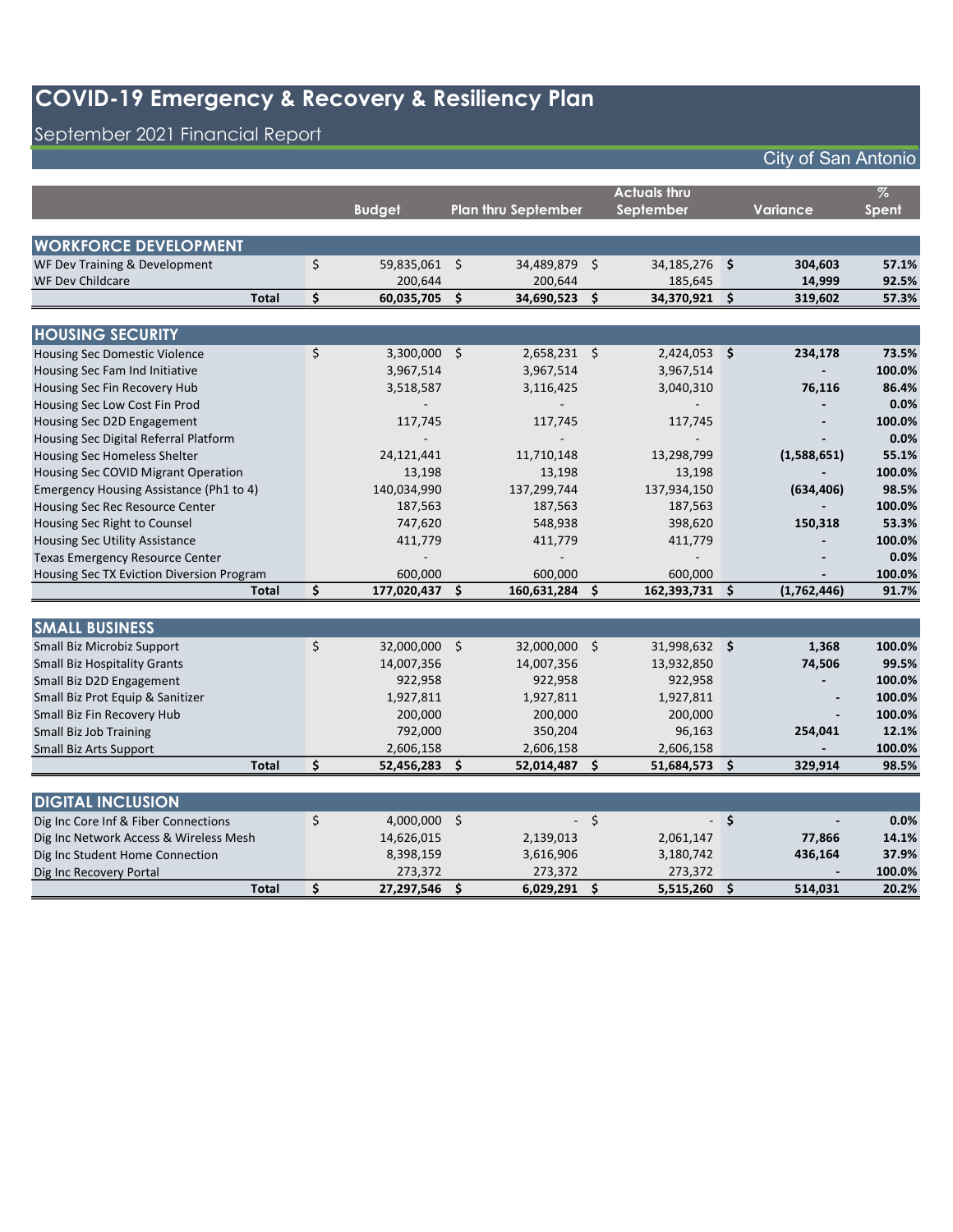September 2021 Financial Report

|                                                                                       | <b>Budget</b>                 | Plan thru<br>September |    | <b>Actuals thru</b><br>September | Variance            | $\%$<br>Spent  |
|---------------------------------------------------------------------------------------|-------------------------------|------------------------|----|----------------------------------|---------------------|----------------|
|                                                                                       |                               |                        |    |                                  |                     |                |
| <b>AIRPORT</b>                                                                        |                               |                        |    |                                  |                     |                |
| <b>CARES Act Airports - Operating</b>                                                 | \$<br>39,708,109 \$           | 24,987,817 \$          |    | 24,692,441 \$                    | 295,376             | 62.2%          |
| <b>CARES Act Airports - Capital</b>                                                   | 10,837,498                    |                        |    |                                  |                     | 0.0%           |
| <b>CARES Act Airports - Stinson</b>                                                   | 30,000                        |                        |    |                                  |                     | 0.0%           |
| <b>CRRSA Aviation - Operating</b>                                                     | 10,084,776                    | 8,119,185              |    | 8,118,755                        | 430                 | 80.5%          |
| <b>CRRSA Aviation - Stinson</b>                                                       | 57,162                        |                        |    |                                  |                     | 0.0%           |
| <b>CRRSA Aviation - Concessions</b>                                                   | 1,075,791                     | 1,075,791              |    | 1,075,791                        |                     | 100.0%         |
| Total \$                                                                              | 61,793,336 \$                 | 34,182,793 \$          |    | 33,886,987 \$                    | 295,806             | 54.8%          |
|                                                                                       |                               |                        |    |                                  |                     |                |
| CHILD CARE AND DEVELOPMENT BLOCK GRANT                                                |                               |                        |    |                                  |                     |                |
| Child Care and Development Block Grant                                                | \$<br>26,902,802 \$           | 26,902,802 \$          |    | 26,902,802 \$                    |                     | 100.0%         |
|                                                                                       |                               |                        |    |                                  |                     |                |
| <b>PUBLIC SAFETY</b>                                                                  |                               |                        |    |                                  |                     |                |
| Public Safety - Byrne JAG                                                             | \$<br>2,331,581 \$            | 1,844,028 \$           |    | $946,393$ \$                     | 897,635             | 40.6%          |
| <b>EMS</b> - Relief Fund for Healthcare Providers                                     | 393,484                       | $104,214$ \$           |    | 148,707                          | (44, 493)           | 37.8%          |
| Coronavirus Emergency Supplemental Funding Program                                    | 2,688,293                     | 2,688,293              | \$ | 2,688,293                        | $\blacksquare$      | 100.0%         |
| Assistance to Firefighters - COVID-19 Supplemental                                    | 357,568                       | 105,950                | \$ | 105,948                          | $\mathbf{2}$        | 29.6%          |
| Total \$                                                                              | 5,770,926 \$                  | 4,742,485 \$           |    | 3,889,342 \$                     | 853,143             | 67.4%          |
|                                                                                       |                               |                        |    |                                  |                     |                |
| <b>HEAD START &amp; EARLY HEAD START</b><br>Head Start 20-21 COVID-19                 | \$                            |                        |    |                                  |                     | 77.3%          |
| Head Start 21-23 COVID-19                                                             | $2,653,999$ \$<br>1,010,960   | 2,050,788 \$           | \$ | 2,050,788 \$<br>30,391           | (30, 391)           | 3.0%           |
| Early Head Start-CCP 19-20 COVID                                                      | 189,822                       | 189,822                | \$ | 161,035                          | 28,787              | 84.8%          |
| Early Head Start                                                                      | 116,654                       | 116,654                | \$ | 95,819                           | 20,835              | 82.1%          |
| Total \$                                                                              | $3,971,435$ \$                | 2,357,264              | -S | $2,338,033$ \$                   | 19,231              | 58.9%          |
|                                                                                       |                               |                        |    |                                  |                     |                |
| <b>SENIOR NUTRITION GRANT</b>                                                         |                               |                        |    |                                  |                     |                |
| FFCRA Senior Nutrition 19-2020                                                        | \$<br>437,060 \$              | 437,060 \$             |    | 437,055 \$                       | 5                   | 100.0%         |
| <b>Senior Nutrition Program-CARES</b>                                                 | 886,000                       | 886,000                |    | 885,995                          | 5                   | 100.0%         |
| Total \$                                                                              | $1,323,060$ \$                | $1,323,060$ \$         |    | $1,323,050$ \$                   | 10                  | 100.0%         |
|                                                                                       |                               |                        |    |                                  |                     |                |
| <b>HEALTH GRANTS</b>                                                                  |                               |                        |    |                                  |                     |                |
| Health COVID Epi & Laboratory Grant                                                   | \$<br>1,385,246 \$<br>617,269 | 531,390 \$             |    | $508,425$ \$<br>346,425          | 22,965              | 36.7%          |
| <b>Health COVID Immunization Grant</b><br><b>Health COVID Immunization Grant</b>      | 929,009                       | 617,269<br>563,971     |    | 557,656                          | 270,844<br>6,315    | 56.1%<br>60.0% |
| Total \$                                                                              | 2,931,524 \$                  | 1,712,630 \$           |    | $1,412,506$ \$                   | 300,124             | 48.2%          |
|                                                                                       |                               |                        |    |                                  |                     |                |
| <b>OTHER GRANTS</b>                                                                   |                               |                        |    |                                  |                     |                |
| Other - Texas State Library Archives                                                  | \$<br>50,000 \$               | $50,000$ \$            |    | 50,000 \$                        |                     | 100.0%         |
| Other - Cities for Financial Empowerment                                              | 80,000                        | 80,000                 |    | 79,502                           | 498                 | 99.4%          |
| Other - San Antonio Area Foundation COVID Grant                                       | 50,000                        | 50,000                 |    | 50,000                           |                     | 100.0%         |
| Other - Humanities Texas Relief Grant                                                 | 5,000                         | 5,000                  |    | 5,000                            |                     | 100.0%         |
| Other-SABCC Donation to COVID-19 Response                                             | 1,500                         | 1,500                  |    |                                  | 1,500               | 0.0%           |
| Racial and Ethnic Approaches to Community Health (REACH)<br><b>REACH Supplemental</b> | 198,000<br>629,640            | 142,102<br>101,240     |    | 172,204<br>89,604                | (30, 102)<br>11,636 | 87.0%<br>14.2% |
| FY 2020 CSBG Program Supplemental                                                     | 105,026                       | 105,026                |    | 105,026                          |                     | 100.0%         |
| Total \$                                                                              | $1,119,166$ \$                | 534,868 \$             |    | 551,335 \$                       | (16, 467)           | 49.3%          |
|                                                                                       |                               |                        |    |                                  |                     |                |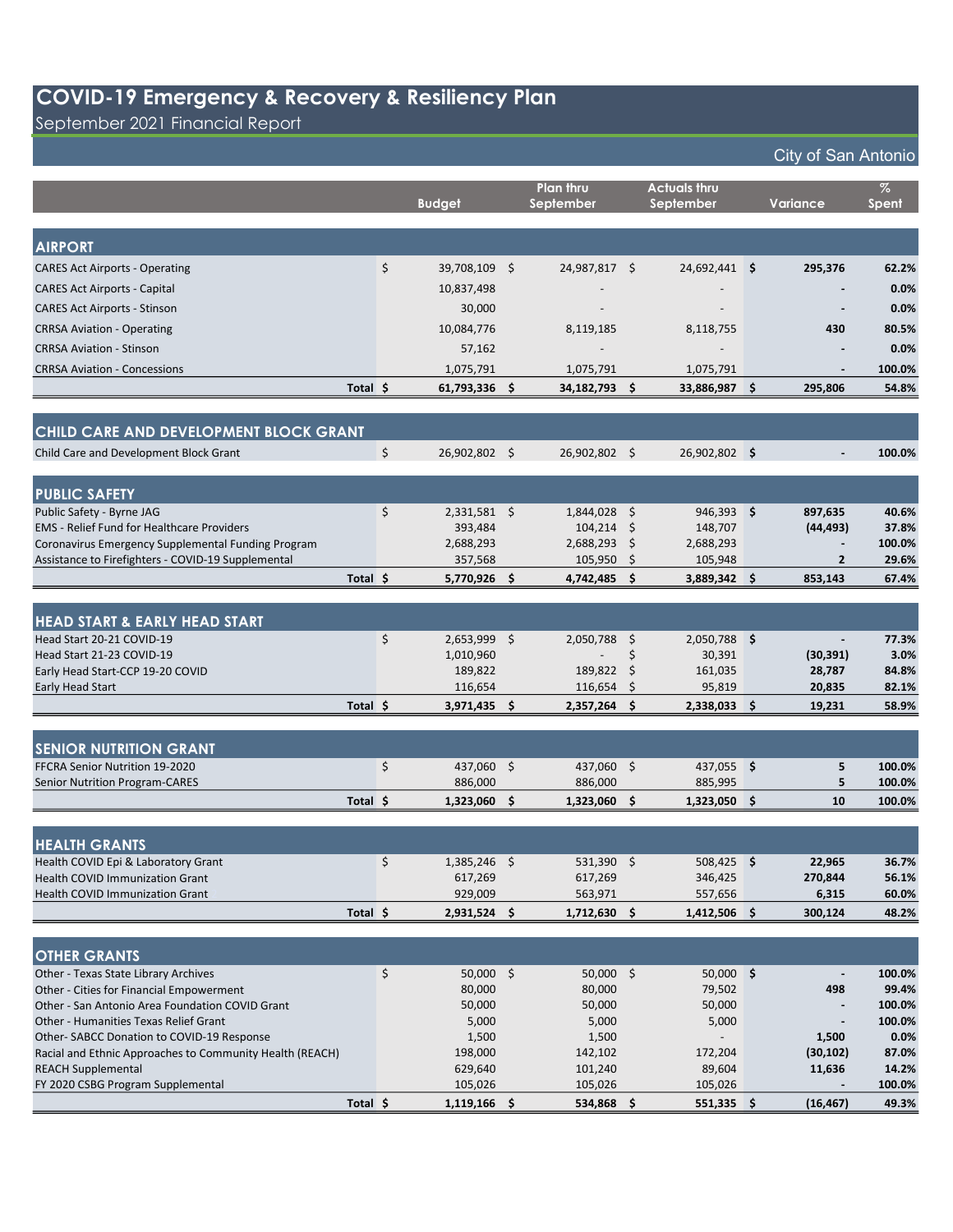#### September 2021 Financial Report

City of San Antonio

#### Variance Explanations

- 1 The variance in the spending of General Fund resources is the result of the savings in the Health Implementation Plan as described in note 4 and spending under Digitial Inclusion.
- 2 The variance in the spending of FEMA resources is due to \$2.3M in Non-Congregate Sheltering expenses over the original approved budget of \$1.2M as described in note 7.

3 The variance in the spending of Other Federal Grant resources is due to reduced spending in the Health Implementation Plan, as described in notes 4 and 5, a shift in Public Safety grant spending under Other CARES/CRRSA grants as described in note 8.

4 The favorable variance is due to the State's previous funding for testing and fewer tests conducted since March. The State ceased and transfered operations to Curative and Davaco to process and bill through insurance or their own grant programs. The City anticipated that over 500K tests would be completed by the end of the fiscal year, however less than 100K tests were completed due to the State's Assistance and needs of the community.

5 The favorable variance is due the State's previous support for staffing at the Alamodome for Mass Vaccinations. Note that Covid-19 vaccination CDC grants are funded thru June 2024.

The unfavorable variance is due to a continued need of Housing Assistance for both San Antonio and Bexar County residences above monthly plan

6 projections. Assistance to households increased month over month by 200 households with an average increase per household of \$300. Bexar County has arranged for the City to receive an additional \$4.4M in federal funds to assist eligible residents. This amendment went to City Council on November 18th amd will be reflected in next month's report.

The unfavorable variance is due to a continued need of Non-Congregate Sheltering and its associated expenses being charged against FEMA in excess of

7 Council's original appropriated budget of \$1.2M. DHS will submit an amendment to City Council to increase the FEMA award request. There is sufficient Other Federal funding available to cover expenses incurred to date if the additional FEMA funds are not approved.

8 The favorable variance is due to Police utilizing Coronavirus Relief allocated funds first given its expedited timeline for purchases. Originally Police anticipated to fund through the Byrne JAG grant. The department is currently requesting an extension and reprogramming of funds from the grantor to spend. Police anticipates a response by the grantor by the end of December.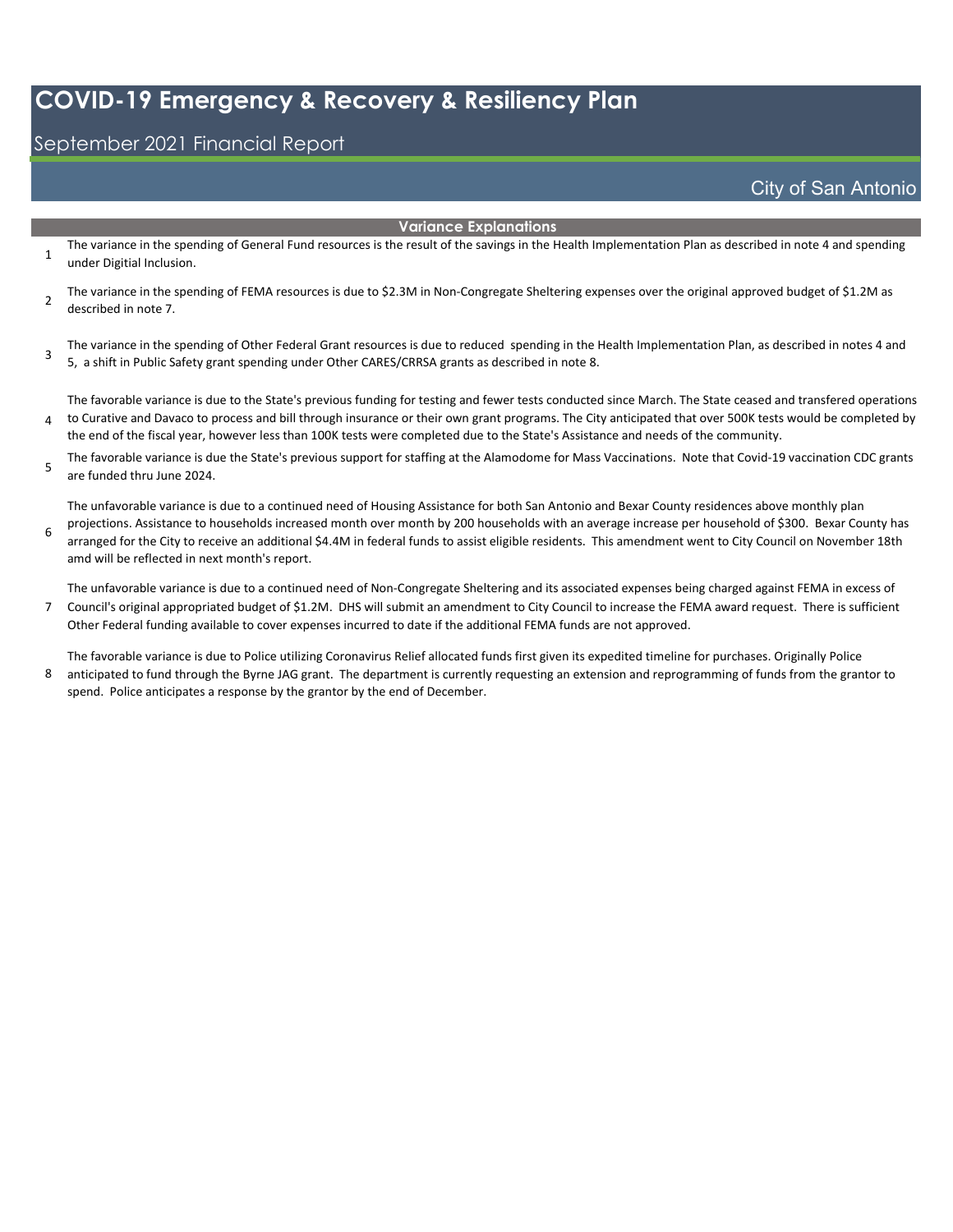Spending Plan by Program

City of San Antonio



\*Participants enrolled by December 2021 may be served through September 2023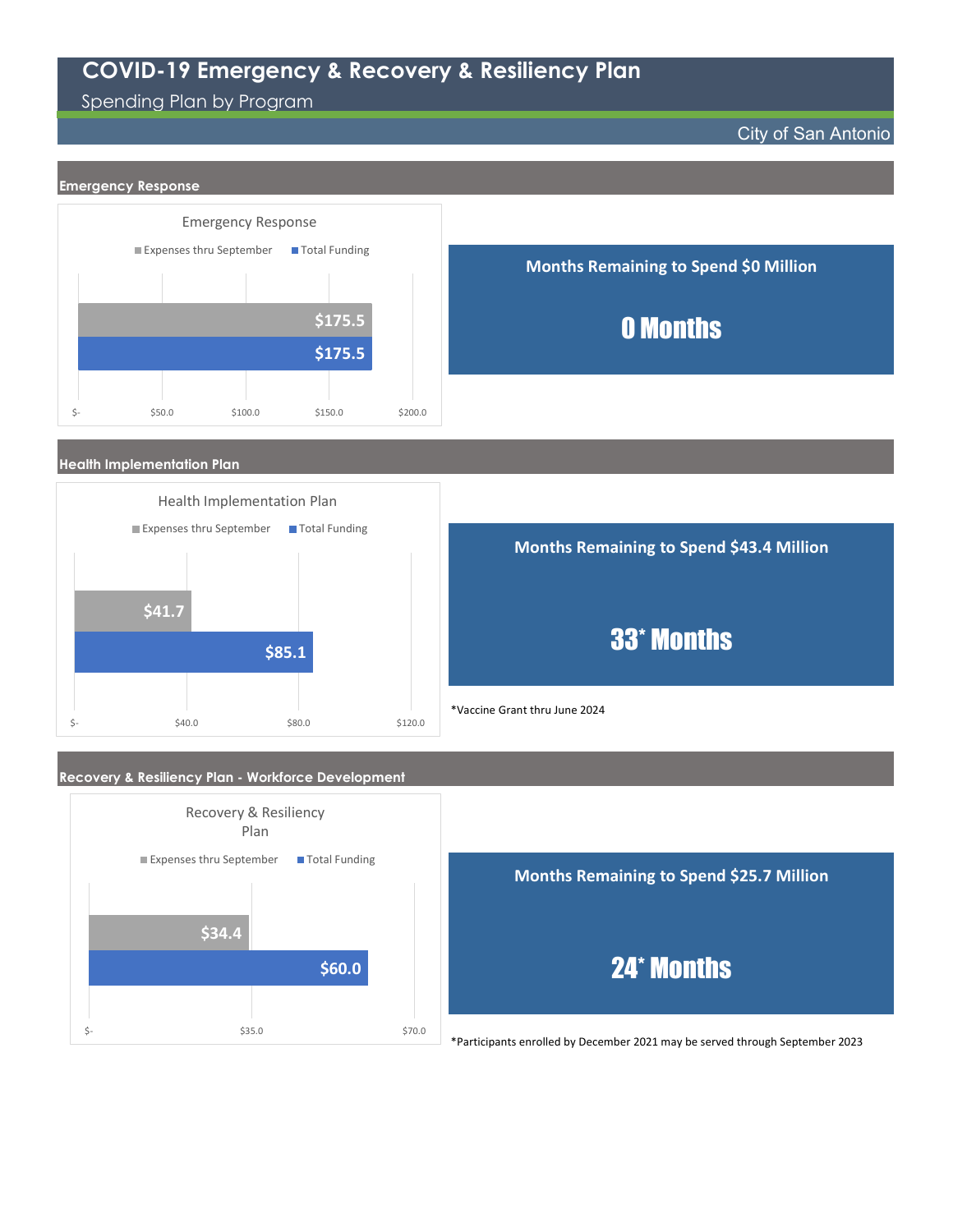Spending Plan by Program

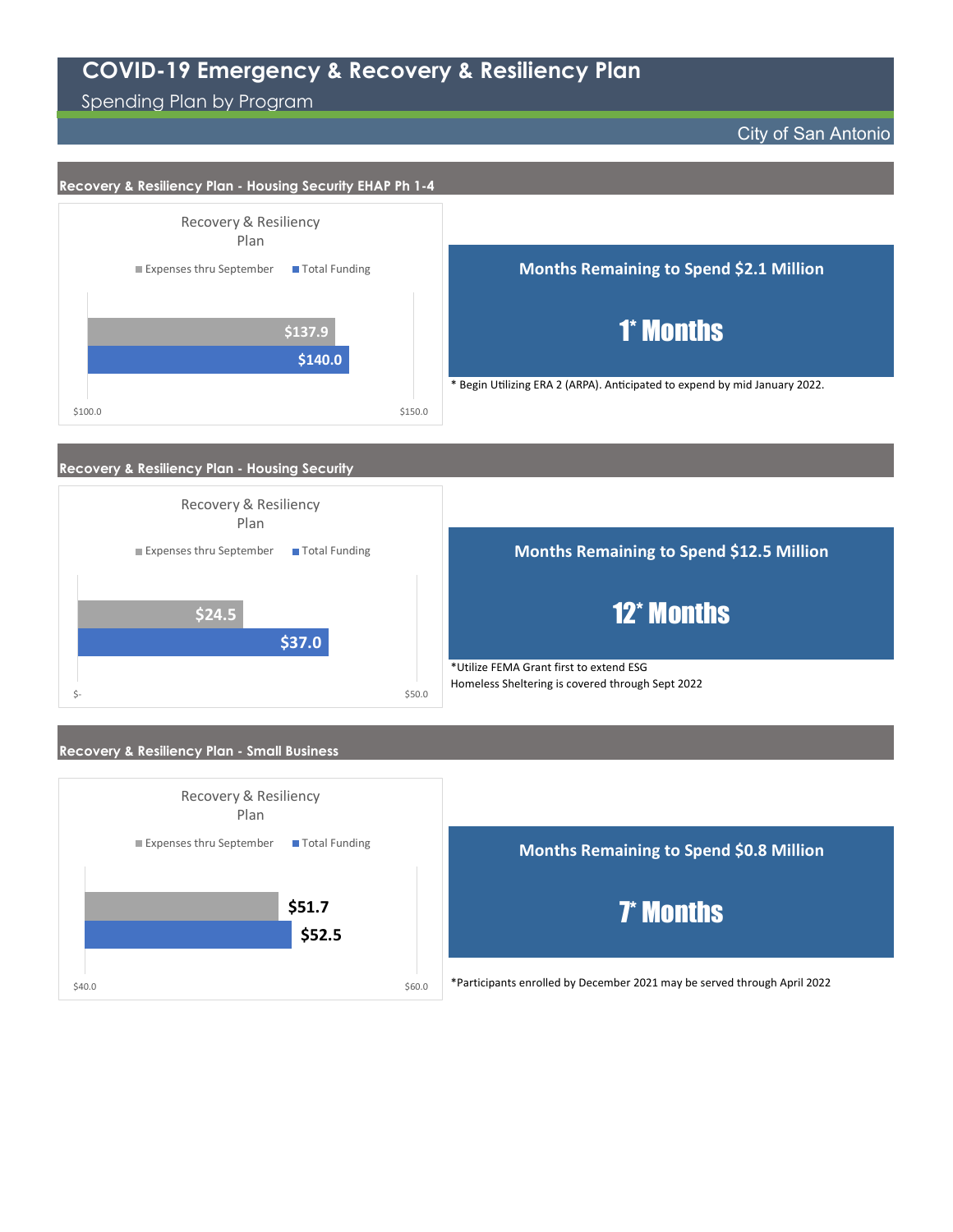Spending Plan by Program

City of San Antonio

#### Recovery & Resiliency Plan - Digital Inclusion



Other CARES Programs

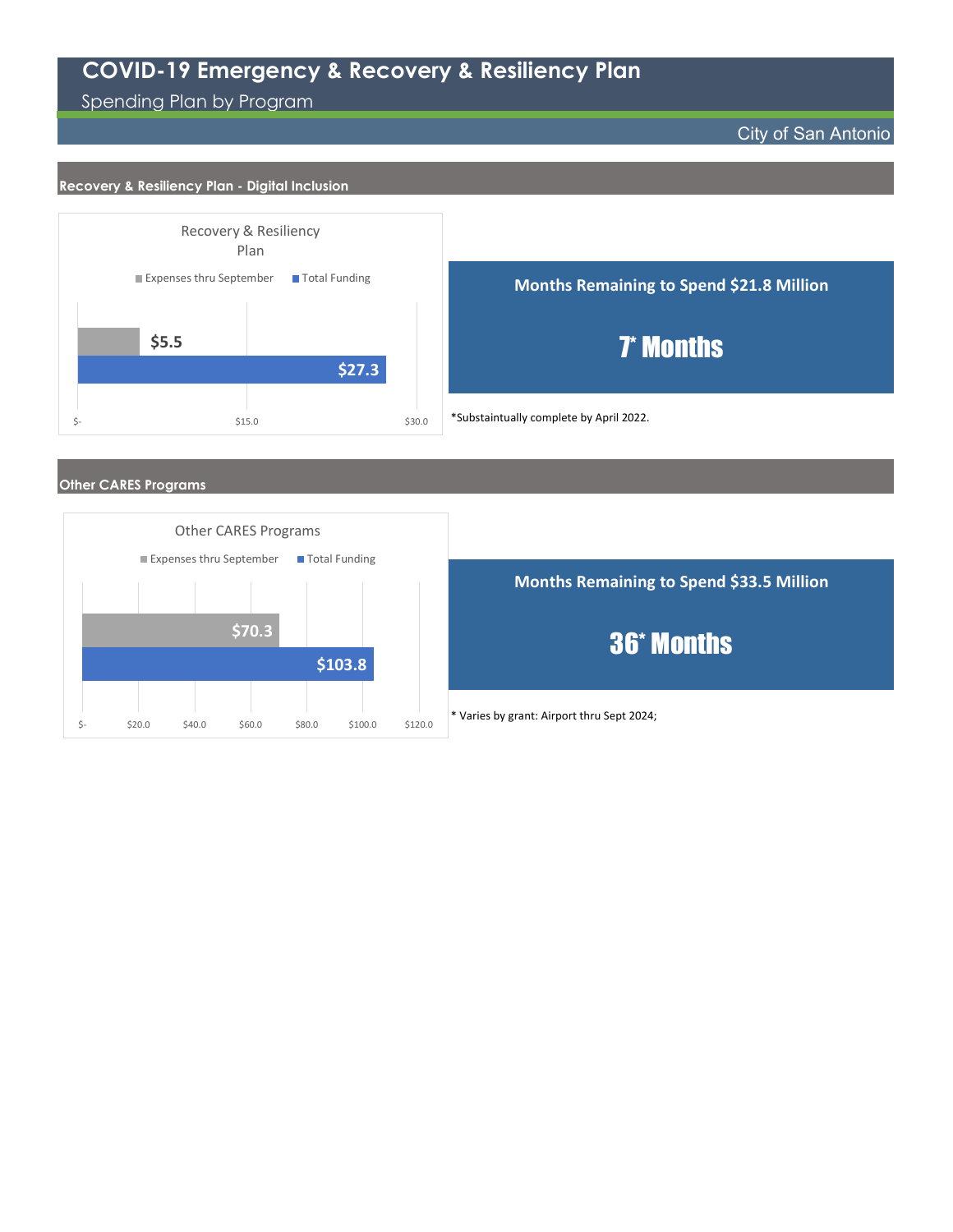#### Spending Plans by Revenue Source

City of San Antonio

## Coronavirus Relief Fund -\$ in Millions



#### General Fund



#### Months Remaining to Spend \$67.1 Million

## 24 Months

Notes:

3)Digital Inclusion expenses projected thru April 2022 1) Health Implementation Plan (HIP)-\$16.5M supports SA Forward. 2)Work Force Development budgeted thru FY23.

#### Other Federal Grants



Months Remaining to Spend \$71.7 Million

36 Months

\* Varies by grant: Airport thru Sept 2024.